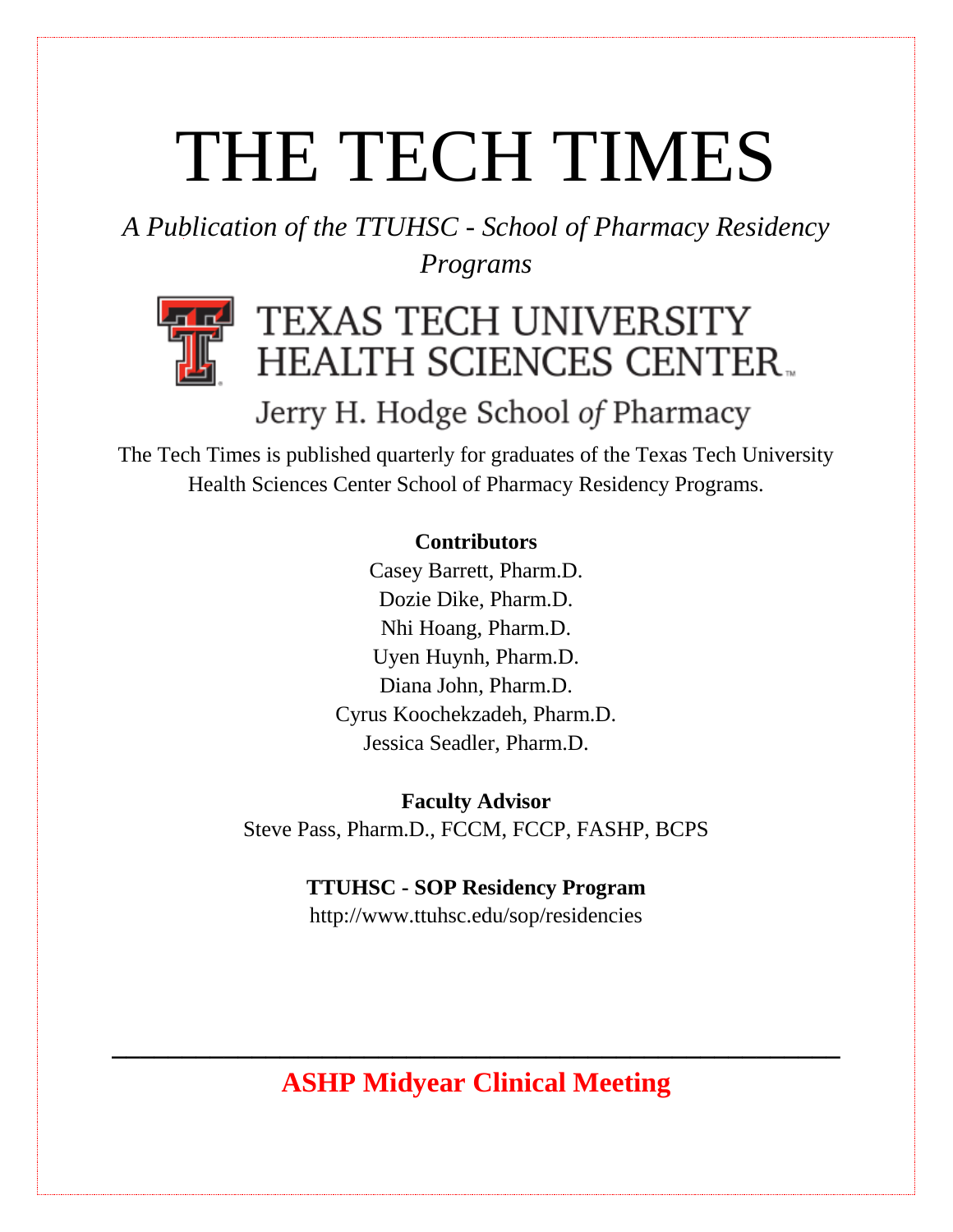#### December 1 - 6, 2018 Anaheim Convention Center

Residents and residency program directors attended the 2018 ASHP Midyear Clinical Meeting in Anaheim, CA. A number of residents actively participated in presenting projects at resident poster sessions. Additionally, many residents in the TTUHSC School of Pharmacy Residency Programs took part in a joint booth at a residency showcase session. There was also a strong turnout for the resident cheesecake social at The Cheesecake Factory one evening.



1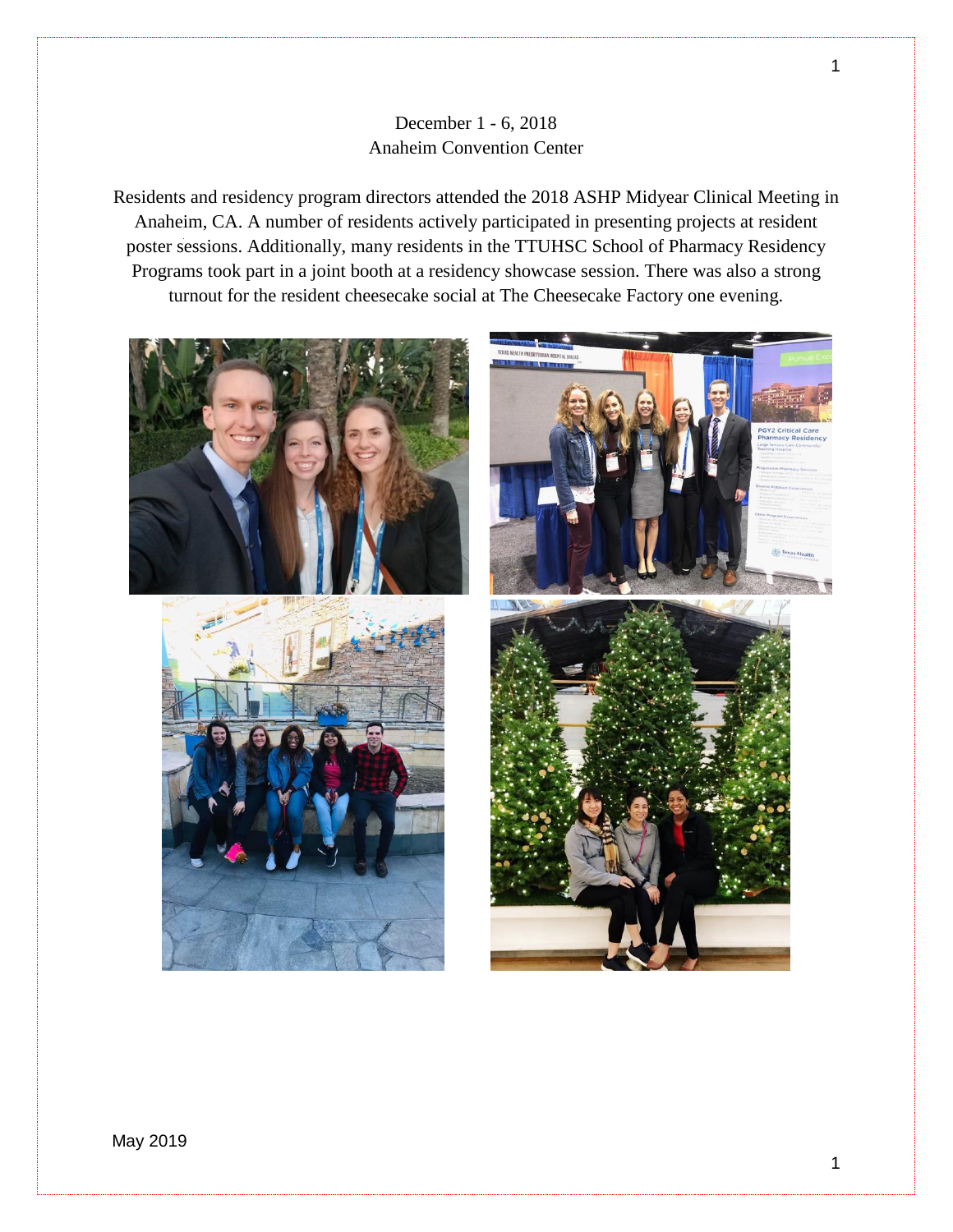

May 2019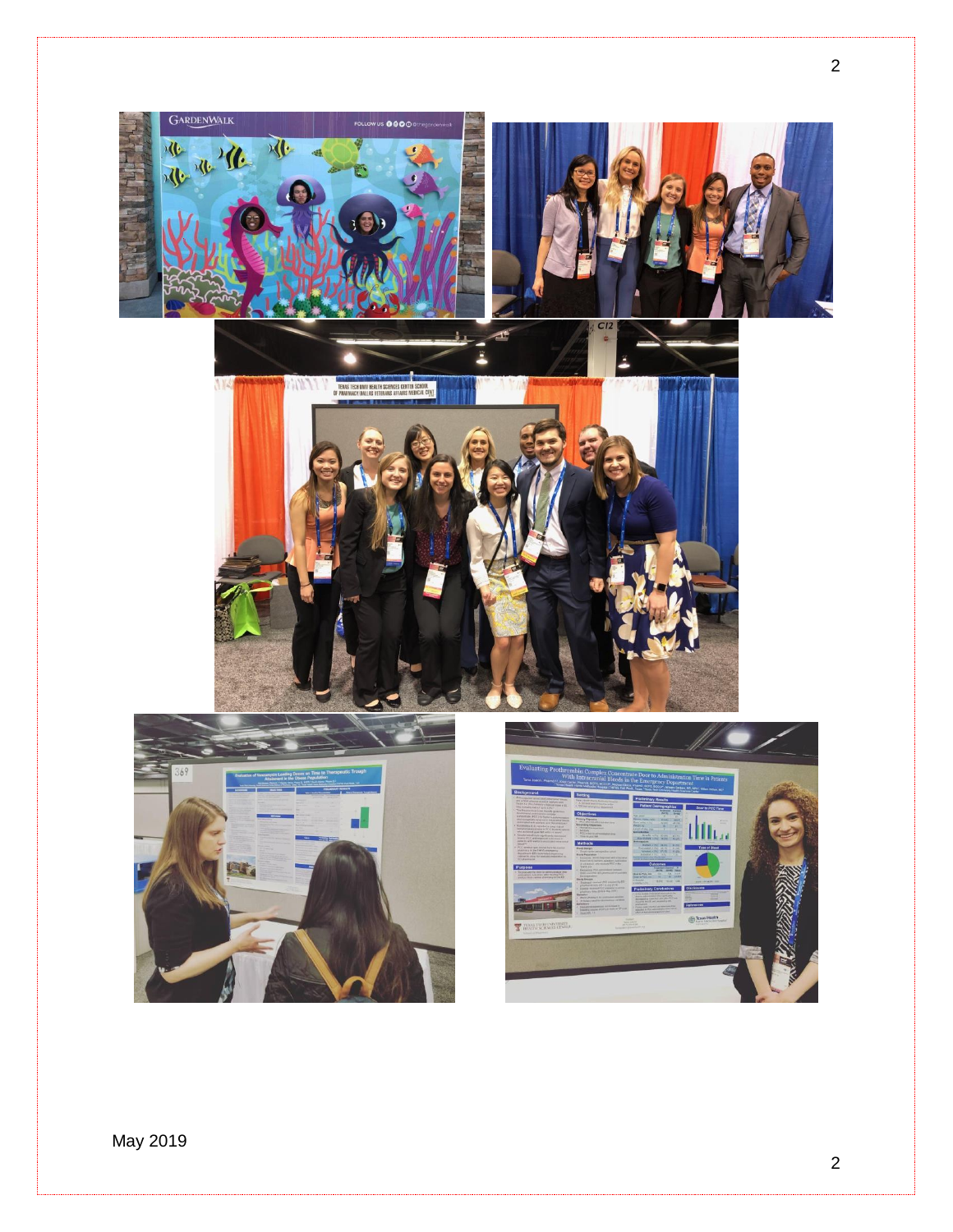## **Resident Major Research Projects**

**\_\_\_\_\_\_\_\_\_\_\_\_\_\_\_\_\_\_\_\_\_\_\_\_\_\_\_\_\_\_\_\_\_\_\_\_\_\_\_\_\_\_\_\_\_\_\_\_\_\_\_\_**

### Abilene

#### **Uyen Huynh**, Pharm.D.

Effect of a Pharmacist-Drive Management Protocol on the Probiotic Combination of Lactobacillus Strains for Prevention of *Clostridium Difficile* Infection (CDI) in Hospitalized Adult Patients

#### **Diana John**, Pharm.D.

Evaluation of Empiric Antibiotic Prescribing for Urinary Tract Infection Patients in a Community Hospital Emergency Department

#### **Tia Medeiros**, Pharm.D.

Rate Control with Intravenous Diltiazem, Metoprolol, and Verapamil in Acute Atrial Fibrillation with Rapid Ventricular Rate

#### Amarillo

#### *TTUHSC*

**Brandi Dahl**, Pharm.D., BCPS Implementation of a Direct Oral Anticoagulant Knowledge Assessment and Education Service

**Casey Barrett**, Pharm.D Calcium Replacement Strategies in Critically Ill Patients Receiving Massive Transfusion

#### **Dakota Freudenberg**, Pharm.D.

Impact of a Pharmacist-Driven Protocol to Improve Guideline-Concordant Prescribing of Oral Diabetes Medications in Patients with Atherosclerotic Cardiovascular Disease

**Kelsie Fiss**, Pharm.D. Utility of Subsequent Medicare Annual Wellness Visits

*Baptist Saint Anthony's* 

#### **Alandra Mitchell**, Pharm.D.

Clinical Impact of Pharmacists Involvement in Antibiotic Stewardship with the Use of Verigene® Rapid Blood Pathogen Diagnostic Testing in a Large Tertiary Hospital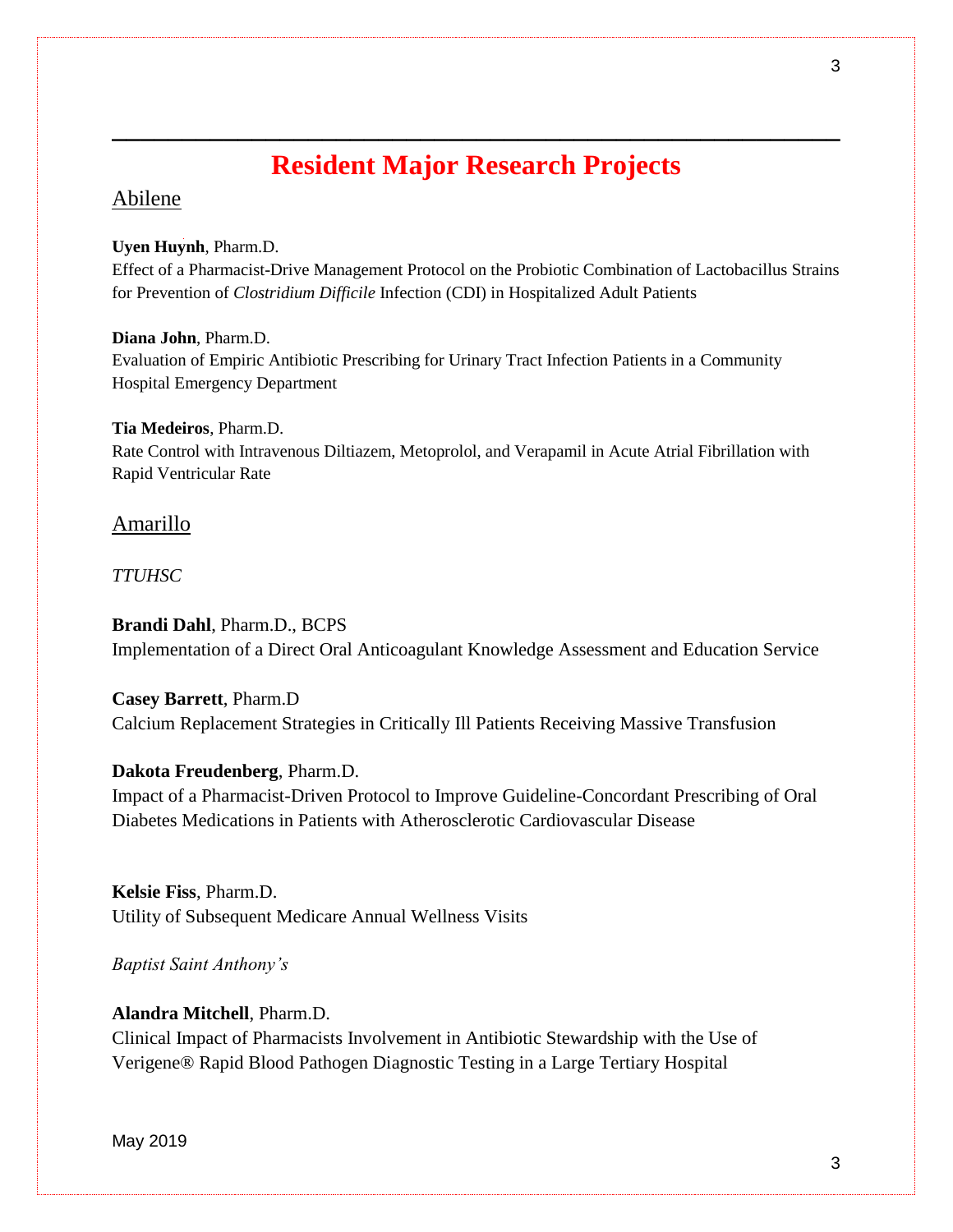#### **Danny Nguyen**, Pharm.D.

Risk-Benefit Analysis of Prophylactic Heparin and Enoxaparin Usage in Patients with Moderate to Severe Heparin Dysfunction

#### **Ike Oguejiofor**, Pharm.D.

Safety and Efficacy of Fixed Dose Kcentra Protocol

#### **Ballard Saul**, Pharm.D.

Impact of Intravenous Acetaminophen on Pain Management in Patients Undergoing Bariatric Surgery

#### Dallas

#### *Texas Health Dallas Presbyterian*

#### **Katie Bistransin**, Pharm.D.

Oral Versus Intravenous Opioid Administration for Pain: Effect on Clinical Outcomes Following an Intravenous National Shortage

#### **Jessica Seadler**, Pharm.D.

Utility of Respiratory Specimen Gram Stain for Predicting Final Culture Results in Patients with Clinically Diagnosed Pneumonia

#### **Drew Thomas**, Pharm.D.

The Impact of a Pharmacist Management Protocol Substituting Intermittent Intravenous Proton Pump Inhibitor for Continuous Infusion Administration

#### *Texas Health Harris Methodist Fort Worth*

#### **Tania Joakim**, Pharm.D.

Evaluating Prothrombin Complex Concentrate (PCC) Door to Administration Time in Intracranial Hemorrhage Patients in the Emergency Department

#### **Kira Monaco**, Pharm.D.

Evaluation of Vancomycin Loading Doses on Time to Therapeutic Trough Attainment in the Obese Population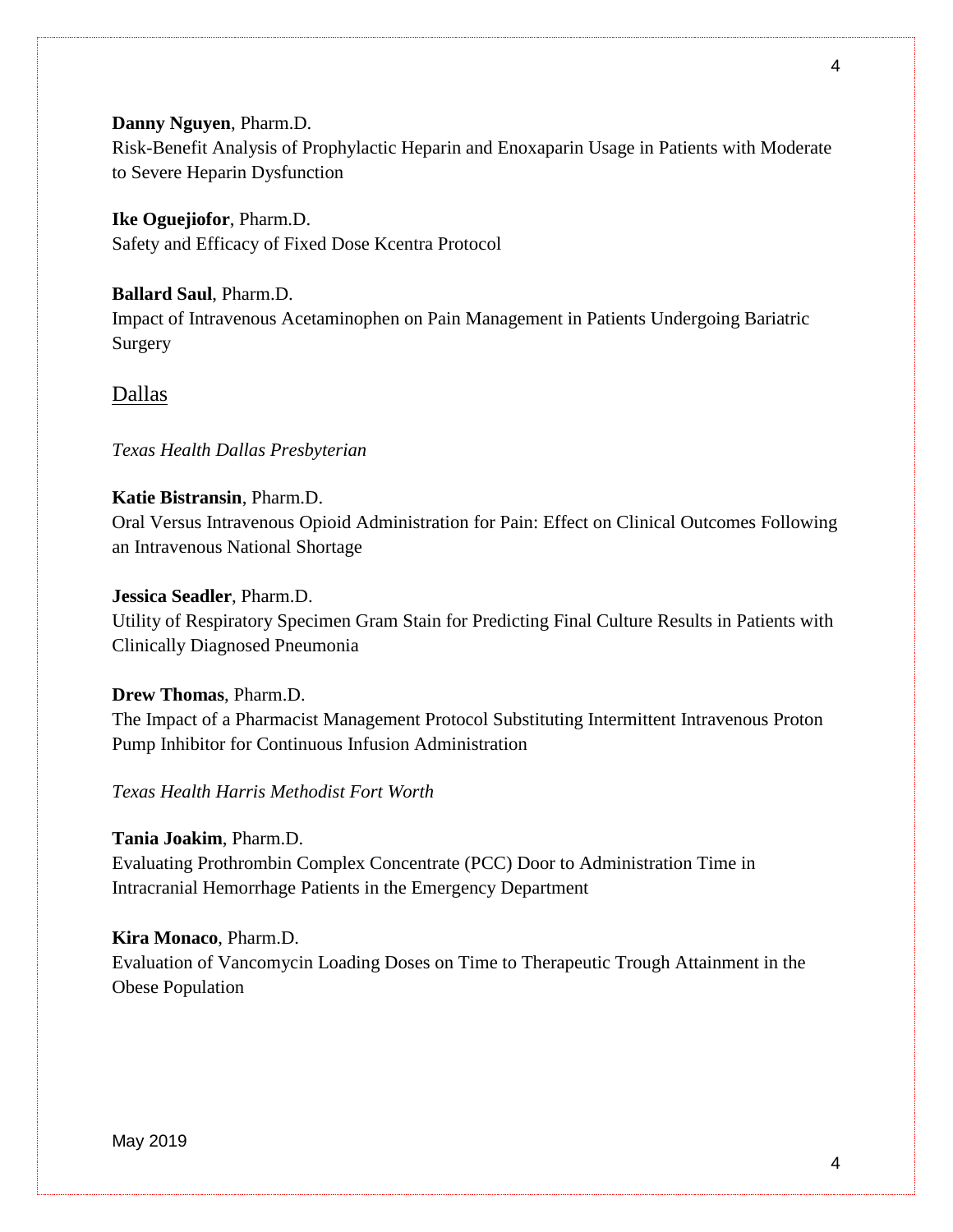**Pinhui Chen**, Pharm.D. Risk of Dementia Associated with Lithium or Valproic Acid

**Jordan Chiasson**, Pharm.D. Assessment of Implementation of a Rapid Blood Culture Diagnostic Panel at a Veterans Affairs Medical Center

**Samantha Gonzales**, Pharm.D. Impact of Bodybuilding Supplements on Mood Disorders

**Michael Kent**, Pharm.D. Assessment of Implementation of Diabetic Foot Infection and Lower Extremity Osteomyelitis Order Set

**Haley Runeberg**, Pharm.D. Assessment of Vitamin B12 Monitoring in Veterans with Type 2 Diabetes on Metformin Therapy

**Kwan Yuet**, Pharm.D. Association Between High-Intensity Statin Adherence and Cholesterol Reduction in Veterans with Chronic Kidney Disease

**Dozie Dike**, Pharm.D. A Retrospective Matched Cohort of Quetiapine Use and Hospitalizations in Patients with Parkinson's Disease Psychosis in a Veterans Affairs Population

**Nhi Hoang**, Pharm.D. The Efficacy and Safety of Dual Versus Triple-Agent Antiretroviral Therapy in HIV-Treatment Naive Veteran

**Lydia Jalowiec**, Pharm.D. Assessment of Statin Use and the Incidence of Alzheimer's Disease in Veterans

**Madison Lempp**, Pharm.D. Assessment of Glycemic Control in Veterans with Chronic Obstructive Pulmonary Disease and Type 2 Diabetes on Inhaled Corticosteroid Therapy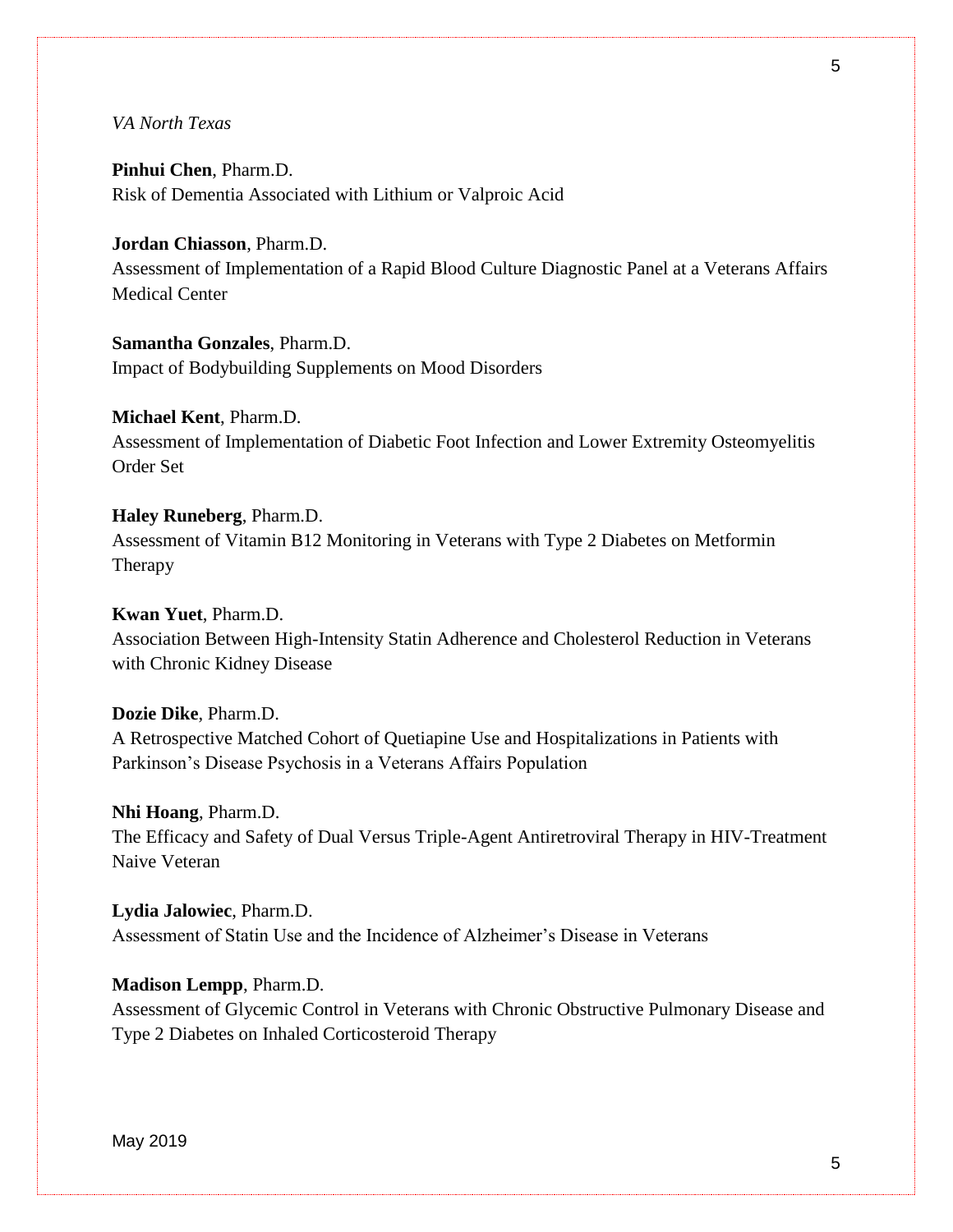#### *Parkland*

#### **Maren McGurran**, Pharm.D.

Development of a Multidisciplinary Approach to Benzodiazepine De-Prescribing in a Mental Health Clinic

#### *TTUHSC*

**Shelby Anderson**, Pharm.D. Appropriateness of Fluoroquinolone Prescribing in the Long-Term Care Setting

#### Lubbock

**Bethannie Dzuik**, Pharm.D. Patients at Increased Risk of Opioid Overdose in a Community Pharmacy

**Taylor Horyna**, Pharm.D. Analysis of Interprofessional Educational Experiences Within a Required Advanced Pharmacy Practice Experience (APPE) Program

**Chinwendu Amushie**, Pharm.D. Solving the Flu Epidemic: Pharmacist Administered Influenza Vaccine in a Health Systems Setting

**Richelle Camp**, Pharm.D. Effects of Pharmacist-Driven Molecular Diagnostic Alerts on Clinical Outcome

**Cyrus Koochekzadeh**, Pharm.D. Evaluation of Albumin in Spontaneous Bacterial Peritonitis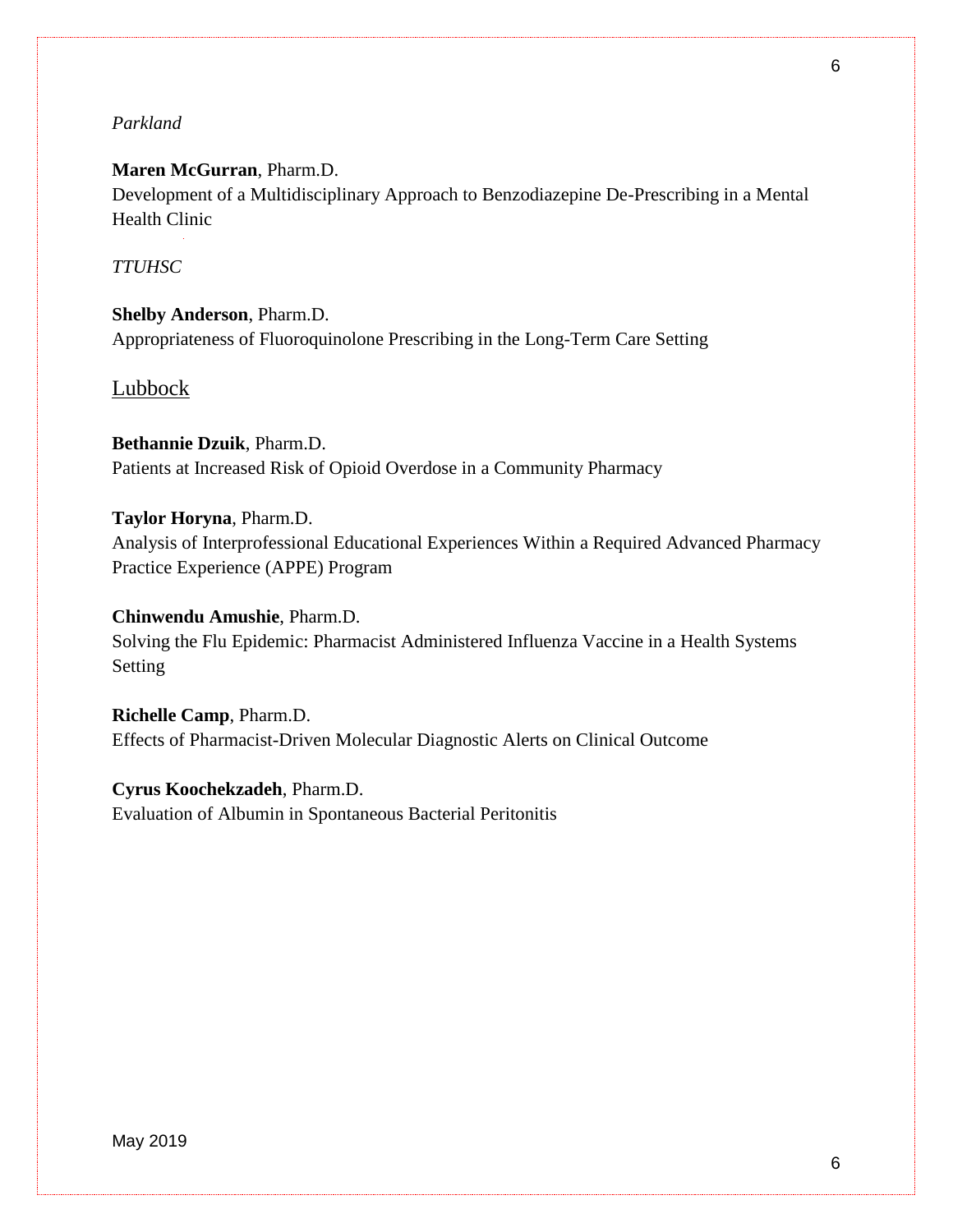## **Alcalde Southwest Leadership Conference**

April 10 & 11, 2019

Frisco, TX

Many residents attended the Alcalde Southwest Leadership Conference during which residents and fellows from across Texas and neighboring states showcased their dedication to research through 15 minute individual presentations. Some participants stayed around in Frisco to attend the TSHP Annual Meeting from April 12-14. During Alcalde, TTUHSC residents from all campuses enjoyed coming together for a social event at the restaurant MASH'd!



**\_\_\_\_\_\_\_\_\_\_\_\_\_\_\_\_\_\_\_\_\_\_\_\_\_\_\_\_\_\_\_\_\_\_\_\_\_\_\_\_\_\_\_\_\_\_\_\_\_\_\_\_**

May 2019

7